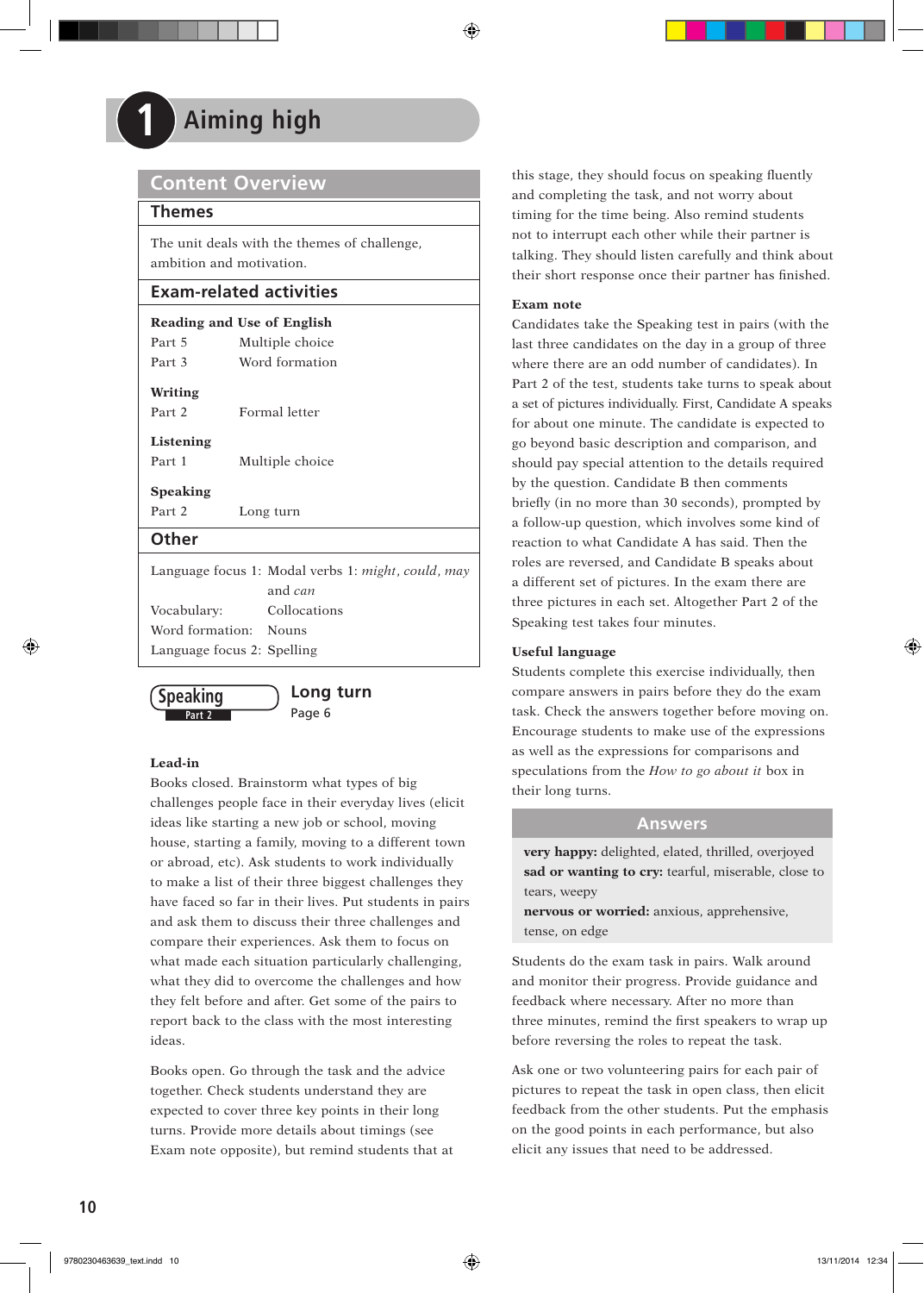# **Part 5 Reading and Use of English**

# **Multiple choice** Pages 7–9

### **Lead-in**

Books open. Students cover up the text above the picture. Focus attention on the picture. Elicit ideas about what students expect the text to be about. Accept any reasonable suggestions, and do not give away the answer at this stage. Point out that predicting content from illustrations or headings is an important step in tuning into the context, which later helps students complete the reading comprehension task.

**1** Students read the instructions to check their predictions from the lead-in, then work in pairs to discuss the four points. Allow about two minutes for this. Elicit some ideas from around the class, and invite others to comment, agree or disagree.

**2** Go through the task and advice together. Before studying the advice, ask students to look ahead at pages 8–9 to see what the typical layout is for the Part 5 Reading test. The *How to go about it* box details the process of completing a multiplechoice task step by step. As this is the first time students encounter the task type in this course, it is advisable to complete each step one by one, with the teacher directing the process. Treat each of the five points as a separate exercise that students complete according to the instructions in italics, then check together in whole class, before moving on to the next exercise. For training purposes, this activity is done here in pairs, even though the exam involves individual work.

In the first point, students skim read the text to get a general sense of its content, and look for information about the discussion points in exercise 1.

# **Answers**

**the type of person who would take up such a challenge:** lines 1–6 describe the stereotypical image of a polar explorer; lines 15–18 characterize Liautaud

**their reasons for doing so:** lines 30–38 describe Liautaud's friendship with polar explorer Swan; lines 59–60 mention Stoup and lines 74–76 mention Liautaud's determination to raise awareness about melting ice caps

**the preparation required:** lines 62–64 and 89–90 mention that Liautaud had to raise the cost for his two attempts; line 52 briefly mentions Liautaud's physical preparations in the gym **the conditions or difficulties they experience in the Arctic and the Antarctic:** lines 65–87 describe in detail the conditions that thwarted Liautaud's first attempt to reach the Pole; lines 92–93 briefly mention the conditions of his second, successful attempt; lines 157–162 provide further details about what difficulties polar explorers might face

In the second point, students work in pairs to work out the meaning of the five words in bold from the text. Elicit ideas from a number of pairs, and invite comments from the rest of the class.

# **Answers**

**etched:** if a feeling is etched on someone's face, their expression shows clearly what they are feeling **impeccable:** perfect in every way **escalated:** became more serious **perplexed:** confused because you cannot understand something **farce:** a situation or event that is silly because it is very badly organized, unsuccessful or unfair; a silly or unlikely situation

In the third point, students mark the relevant passages for each of the six questions in the margin. Elicit answers from some students, and invite comments from the rest of the class. Note that each of the six paragraphs of the text corresponds to one of the questions, and that this is often the case in the exam, as well.

In the fourth point, students study the marked passages for each question carefully and first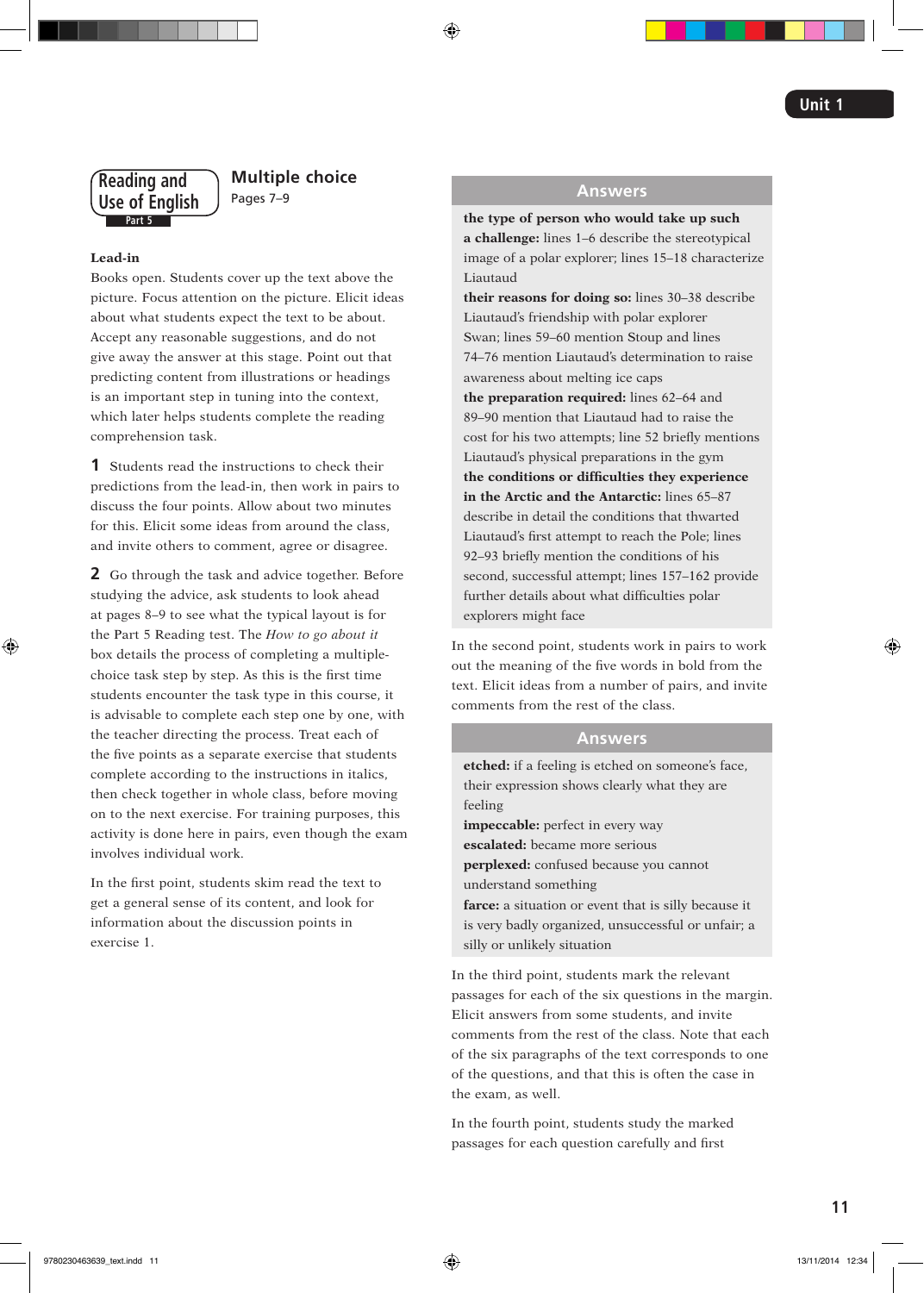eliminate those options that are obviously wrong, then choose the best answers and underline the information that helped them decide. They complete this step individually, as they would in the exam.

### **Answers**

- **1** A … *happens to have … that quiet sense of selfconfidence* … (lines 16–18)
- **2** C *Friends and family, to whom he'd so far shown he had no particular interest in outdoor pursuits, … were perplexed* … (lines 38–43)
- **3** A *A trip which had intended to raise awareness of melting ice caps had been obstructed. By melting ice caps.* (lines 74–77)
- **4** C … *we arrived at the moment when a helicopter landed to drop off a group of tourists … Ignoring the onlookers, he promptly 'checked in' to the North Pole …* (pages 95–108)
- **5** D *His view is that it's his generation … that must push hardest … They are the ones with the most at stake.* (lines 118–125)
- **6** B … *an exhausting life, fraught with hostility. But Liautaud seems to relish the fight.* (lines 154–157)

For the fifth point, students discuss their choices in pairs, using the quotes to justify their answers. They also spend up to six minutes to look at the distractors (incorrect options) and try and explain how and why they are wrong. Encourage students to focus more on the options that were difficult to eliminate, and think about why that was the case. Elicit the underlined quotes as you check answers for the multiple choice with the whole class at the end.

#### **Exam note**

In Part 5 of the Reading and Use of English test, candidates are provided a text of 650–750 words and a set of six multiple-choice questions with four options. The focus is on key details as well as any attitudes or opinions expressed, or on text organization devices. The final question may focus on the text as a whole, such as the author's purpose, or the main idea expressed.

#### **Reacting to the text**

Students discuss the questions in pairs. Allow up to four minutes for their discussions, and in open class elicit some of the most interesting ideas that have come up.

#### **Alternative approach**

In smaller classes, these questions could also provide the framework for a discussion in a wholeclass setting. Get two or three volunteering students to share their views first, then invite comments from the rest of the class. Resist the temptation to join in or take over the discussion, simply steer the discussion amongst your students with prompts or brief suggestions.

# **Language focus 1: Modal verbs 1:**  *might***,** *could***,** *may* **and** *can* Page 10

**1** Students complete the matching task. They may need help with the meaning of *concession*. Use an example to illustrate its meaning: *I accept that X, but/although … .*

# **Answers**

- **1** annoyance
- **2** past possibility which did not happen
- **3** past possibility
- **4** future possibility
- **5** present possibility
- **6** lack of enthusiasm 'might/may as well' is a fixed phrase
- **7** concession

Make sure students read the advice about *could* and *may*.

**2** Students complete the statements, then compare ideas in pairs. Elicit a number of ideas for each sentence beginning, and invite feedback from the class.

### **Answers**

#### **Possible endings:**

- **1** phoned to say he'd be late.
- **2** go home and watch a DVD instead.
- **3** tripped and fallen over.
- **4** left in on the bus.
- **5** she has no idea what a modal verb is.
- **6** never happen!

**3** Students complete the matching task for the various uses of *can* or *can't*.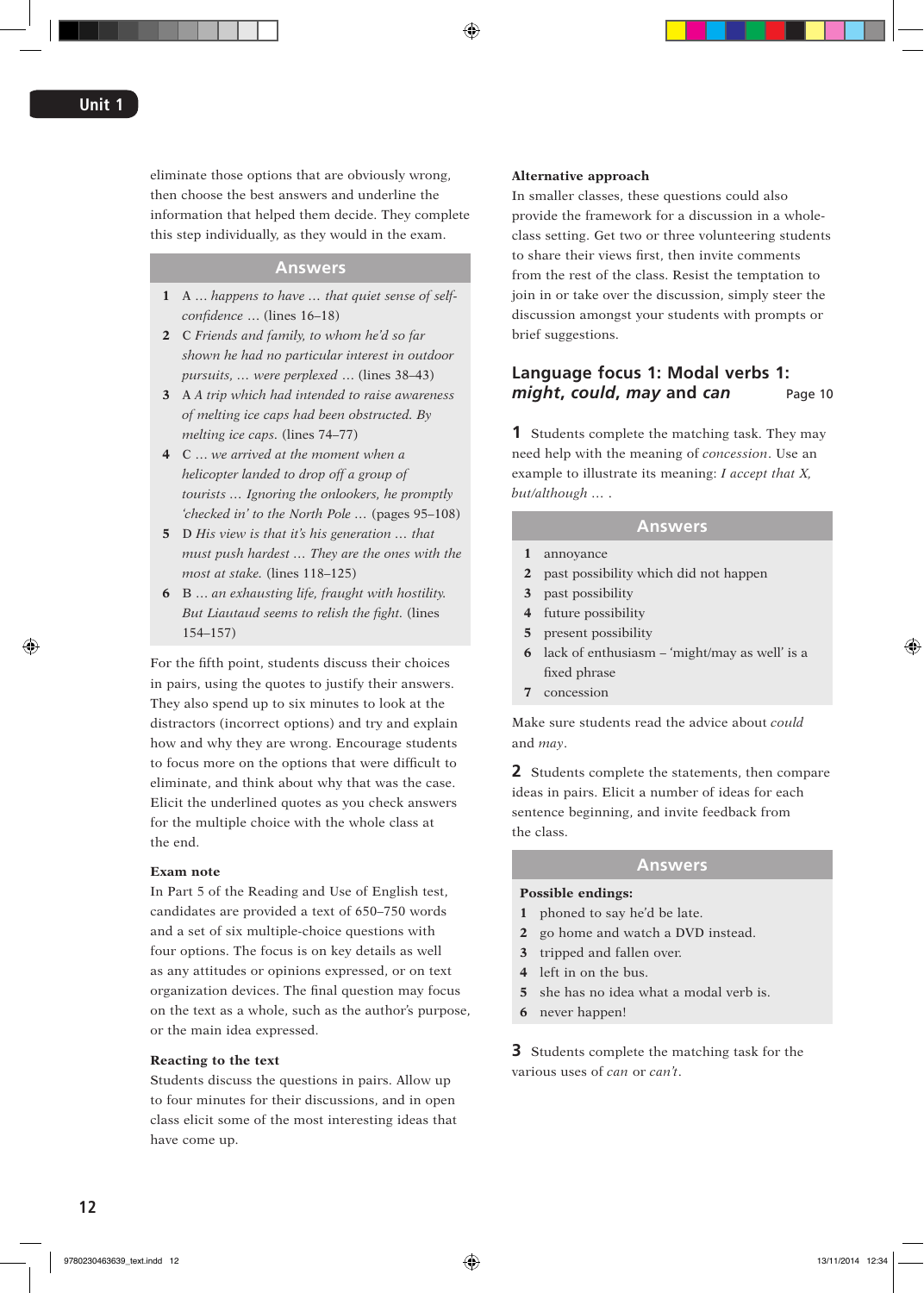# **Answers**

- **1** theoretical possibility
- **2** criticism
- **3** request
- **4** inability
- **5** deduction
- **6** prohibition

**4** Students work in pairs to brainstorm ideas for possible contexts. Remind them to use modal verbs for speculation. Elicit some of the more interesting suggestions in open class, and invite comments.

# **Answers**

### **Students' own suggestions. Possible answers:**

- **2** This could be a girl telling off her younger brother for playing an inappropriate joke on her.
- **3** This might be a woman looking for her keys in her handbag and handing over her shopping for her husband to hold.
- **4** This could be a young boy telling his sister he can't reach the top of the bookshelf to take the book he wanted.
- **5** This might be somebody reading the list of ingredients on a chocolate bar wrapper.
- **6** This could be a parent telling their teenage child they cannot stay out after midnight.

Refer students to page 215 for further information about modal verbs in the Grammar reference.

# **Additional activity**

Students work in pairs to choose a sentence from exercises 1 or 2, then use it to write a mini-dialogue of three exchanges which ends on the sentence they have chosen. Then they read it out to another pair of students, stopping before the final line, and getting the listeners to guess which sentence it might be.

# **Extension**

**1** Make the point that there are other ways of expressing the same functions that modal verbs have. Elicit students' ideas for each statement, asking them to give reasons, and invite comments from the class.

# **Answers**

- **a** *faint* suggests there is only a very small chance it might happen; the other adjectives express a more definite possibility
- **b** *a fair* expresses a reasonable degree of possibility; the other adjectives express the opposite
- **c** *good chance* is incorrect because *chance* is countable and singular, so it should be used with an article: *a good chance*; the other options are determiners which can precede singular countable nouns
- **d** *predictably* is not possible in this position in this sentence, as it is not an adverb of manner, modifying a verb of action. It could be used, however, to modify an adjective: *She was predictably upset when she found out.* It is also often used as a disjunct expressing attitude ('as is to be expected'), referring to a complete statement, for example: *Predictably, the sun came out just as we arrived home from the beach.*
- **e** *highly likely* means 'very probable'
- **f** *hardly likely* means 'not very probable'

**2** Allow up to three or four minutes for students to complete the statements in writing. Elicit ideas, and invite comments on each statement elicited. Allow a discussion to develop if anyone wants to add to or disagree with comments made.

# **Answers**

### **Possible answers:**

- **1** passing the *Advanced* exam
- **2** passing the exam … revise more.
- **3** more and more of our social life … be conducted online.
- **4** we … have to sell our house next year.
- **5** any one of us … get the promotion when the manager retires.

# **Vocabulary: Collocations** Page 11

**1** Students complete the collocations, and compare answers in pairs.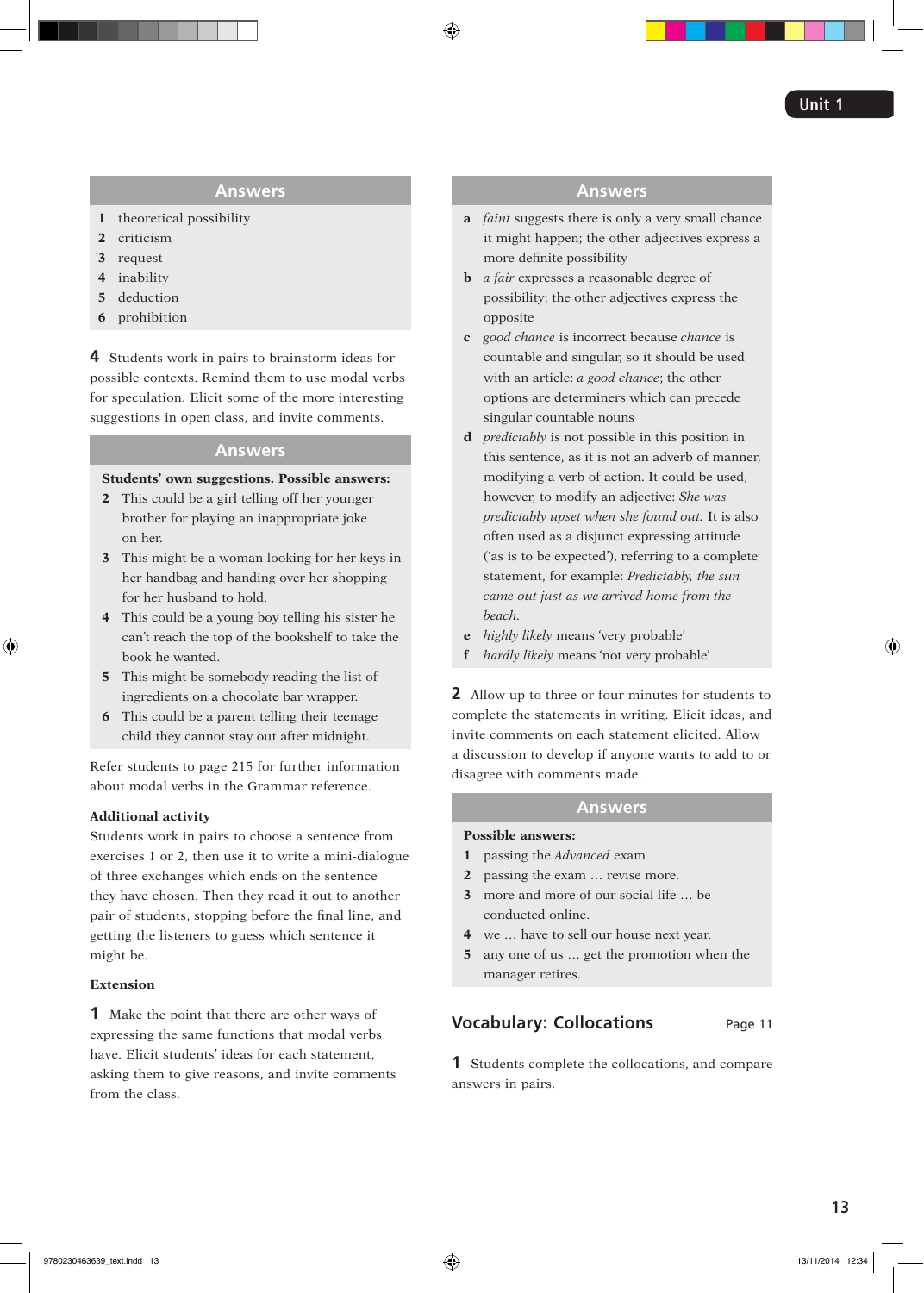# **Answers**

- **a** success (Note: *an overnight success* is one that is sudden and unexpected.)
- **b** ambition
- **c** motivation
- **d** failure
- **e** challenge

**2** Students use their own ideas to write new statements with the five collocations. Allow up to six minutes for them to do so, or set the task as homework.

**3** Students work in pairs to compare their ideas. Elicit some of the more interesting suggestions in open class.

**4** Students match the verbs with the nouns from exercise 1. Check answers.

# **Answers**

fulfil/realize an ambition achieve/enjoy success take up/rise to a challenge end in/result in failure improve/lack motivation

### **Additional activity**

Students use the verb-noun collocations from exercise 4 to write five sentences about themselves, then share these with a partner.

**5** Students match the adjectives with the nouns from exercise 1. Check answers.

#### **Answers**

- **a** challenge
- **b** ambition
- **c** failure
- **d** success
- **e** motivation

**6** Allow students two minutes to memorize the collocations. Books closed, they write a list individually, then compare results in pairs. There are at least 35 possible collocations in this section to list. Who has got the most in their list?

You could reuse the same activity at the beginning of the next class or at the end of the unit as revision.

#### **Additional activity**

Write the following adjectives and nouns from the reading comprehension text on page 8 on the board in two columns. Jumble them up in a different order (Note: they are listed in matching order below.). Alternatively, prepare them before class on a worksheet as a matching exercise. Ask students to match each adjective with the correct noun, check answers, then ask them to write or say eight sentences with each collocation to illustrate their meaning. Adjectives: *ambitious*, *difficult*, *complete*, *prominent*, *high-profile*, *deceptive*, *impeccable*, *formative* Nouns: *plan*, *conditions*, *coincidence*, *sceptic*, *trips*, *appearances*, *manners*, *years*



### **Lead-in**

Books open. Ask students to cover up the left-hand side of page 12, and look only at the three pictures. Elicit their ideas about what they think the themes might be. Accept any reasonable suggestions. Before moving on to exercise 1, focus briefly again on just the first picture to elicit *award*, *prize* or *trophy*.

**1** Books closed. Ask the questions in open class. If students are stuck for ideas, elicit what kind of achievements people usually receive awards for?

**2** Books open. Go through the task and the exam information together. Check that all the details of the task are clear to students. Ask them to close their books or cover the page, then ask checking questions: *How many extracts?* (3) *How many questions for each extract?* (2) *How many questions altogether?* (6) *How many times can they hear the extracts?* (2).

#### **Exam note**

The Listening test consists of four parts. In Part 1 of the Listening test, each extract is about one minute long. Before each extract is played for the first time, candidates are allowed 15 seconds to study the two corresponding questions. Each extract is played twice in succession before moving on to the next extract. Candidates must write their answers on the question paper while they listen. At the end, they have five minutes to check and transfer all their answers for the four parts of the Listening test to the separate answer sheet.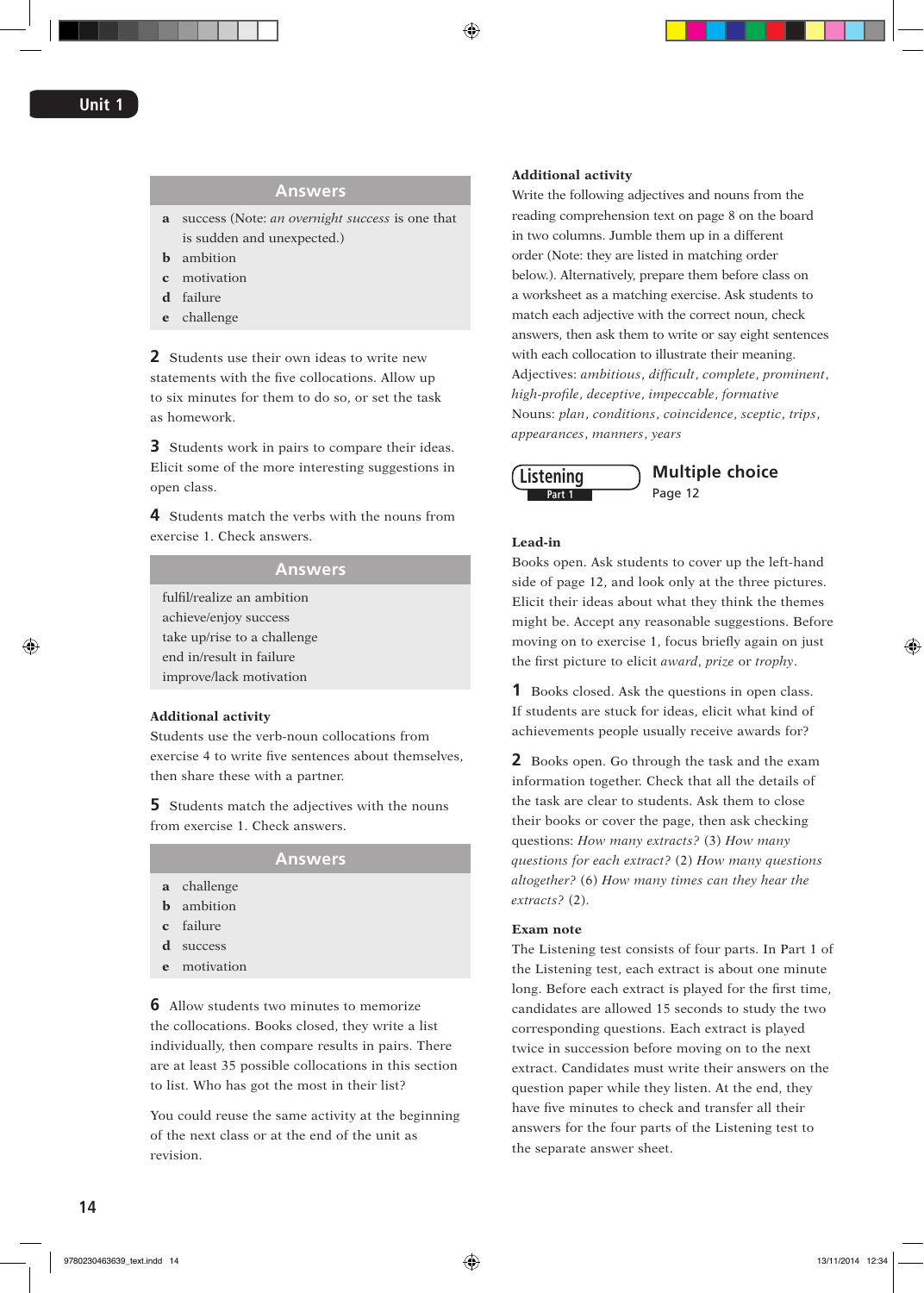Play the recording, pausing after you played each extract twice to allow students to think about and choose their answers. Get them to compare their answers in pairs, and discuss any differences in opinion, then play the whole recording for a third time to settle their disagreements. Check answers with the whole class.

# **Answers**

### **1** A **2** B **3** A **4** B **5** C **6** B

Elicit students' experiences of the exam task: Is there any aspect of the task they found difficult? Why? Discuss their ideas about how they might be able to overcome their difficulties next time.

Students can find the listening script on page 225 of the Coursebook, in case they want to look up the passages they found difficult as they listened. Encourage them also to record any useful expressions from the texts.

Remind them that although in the book the three extracts are all related to the main theme of Unit 1, in the exam they will hear three extracts on completely unrelated subjects.

### **Listening script 1.1–1.3**

#### **Extract One**

#### **M = Man W = Woman**

**M:** You know, when we heard we'd been nominated for an award – and we knew who the other nominees were – well, just for a brief moment, I guess we got a kick out of it. I mean, the other bands are guys we really respect, but we've always used our music to attack capitalism. It would be incredibly hypocritical to go to a ceremony sponsored by the corporate world.

**W:** Yeah, and we knew who had voted for us. We've been together for four years, and the people who liked our music from the start, the ones who've been coming to the gigs, they know what our principles are. And they wouldn't go in for that kind of thing. But you know, you get your first number one single and the mainstream music listeners think you're a new band and they go out and vote for you. For a moment in time your song's getting the biggest number of hits – and then the public move on.

### **Extract Two**

### **OM = Older man YM = Younger man**

**OM:** Well – obviously – I was gutted that the home team didn't come out on top, but it wasn't altogether a surprise. Three of the players were making their debut, and you can tell they were a bit overawed by the occasion, and it impacted on the overall team performance. You can't put the blame on the coach – giving the novices a chance was a management decision, and it backfired. That's all I've got to say on that game, but I have to say that I do have a problem with the way that a couple of the players only seem interested in offering their skills to the highest bidder. They've got no regard for the fans, apparently.

**YM:** That's what it looks like, certainly on the outside. It's a shame because those guys have inspired a generation. You have to wonder whether the newspapers are doing what they usually do and stirring up a bit of controversy – but if it's true the players are quitting and going overseas just for the big dollars, that's very disappointing.

### **Extract Three**

#### **W = Woman M = Man**

**W:** *40-hour Famine* is about students not eating food for 40 hours. The idea is to promote a bit more awareness of what it's like for people who are starving through no fault of their own – say through crop failure or drought. Many students are too young to volunteer to go overseas and help out directly and they haven't got the cash to make monthly donations, but taking part in this is something they *can* do. And, of course, the sponsorship they get goes to excellent charities. This is my first year, but it's Tom's second, isn't it, Tom?

**M:** Yeah.

**W:** How did you do last year?

**M:** I only made it to 35, actually. I felt really dizzy and had to give up. But no one made me feel like I'd let them down; they were just concerned. I thought 'Oh, well, I'll make sure I manage it next time.' And look … in another four hours I will have reached that goal.

**3** Use the questions in the book to lead a wholeclass discussion of the themes from the extracts.

#### **Alternative approach**

Instead of a whole-class setting, put students in groups of four to six to discuss the questions, then get each group to report back with their stories and experiences before you wrap up in open class.

# **Word formation: Nouns** Page 13

**1** Students use the verbs to form the nouns, which all appear previously in the unit.

#### **Answers**

achieve-ment motivat-ion fail-ure

**2** Explain that this exercise is useful preparation building towards the Reading and Use of English test Part 3, as the format is quite similar. However, the instructions here are more detailed and provide more support, and all the words are grammatically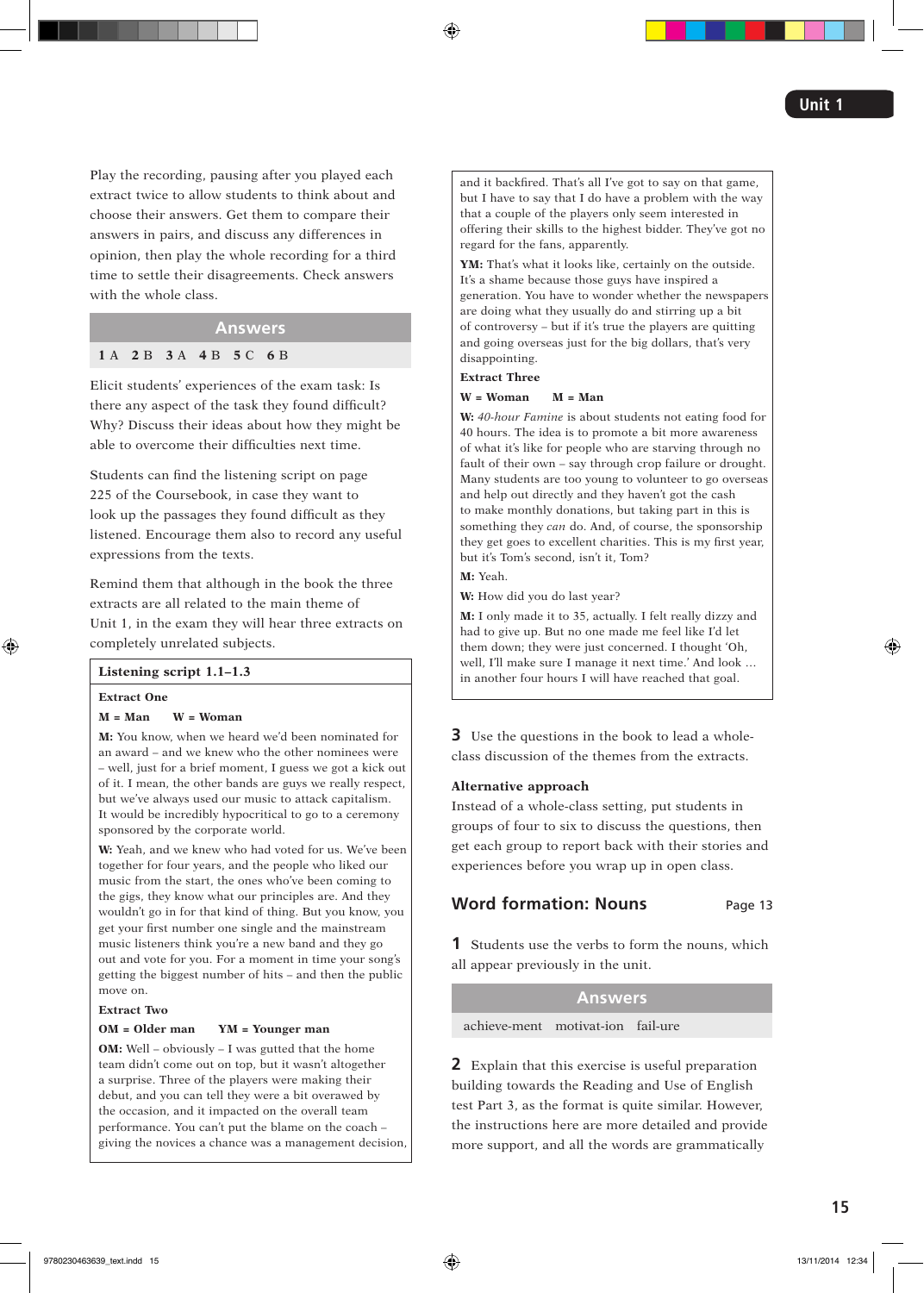related (all involve changing words into nouns) – which is not the case in the exam task. Check that students understand that the word formation may involve up to three different changes for each noun. As they use each ending, students should cross out the endings they have already used. Students complete the task individually, then compare answers in pairs. Then check answers with the whole class. You may want to check spelling by asking students to write their answers on the board and inviting comments or corrections from the class.

# **Answers**

| $\mathbf{1}$ | refreshments    | 2 disapproval       |
|--------------|-----------------|---------------------|
| 3            | eagerness       | 4 procedures        |
| 5.           | insignificance  | <b>6</b> simplicity |
|              | secrecy         | 8 membership        |
| 9.           | breakage(s)     | 10 likelihood       |
|              | 11 independence | 12 anxiety          |
|              |                 |                     |

Point out that the expressions in bold are all useful collocations and fixed phrases, and encourage students to record them in their notebooks.

**3** This exercise could be done as a race. Which student can find the common suffix and complete all the words most quickly? Check answers together. You may want to check spelling by asking students to write their answers on the board and inviting comments or corrections from the class.

# **Answers**

- **1** pleasure, exposure, closure
- **2** appearance, annoyance, reliance
- **3** storage, shortage, package
- **4** rehearsal, renewal, proposal
- **5** efficiency, intimacy, vacancy
- **6** enjoyment, requirement, commitment
- **7** prosperity, originality, familiarity
- **8** leadership, companionship, partnership
- **9** neighbourhood, fatherhood, adulthood
- **10** absence, persistence, evidence
- **11** selfishness, tiredness, carelessness
- **12** explanation, interpretation, application

**4** Students look back at the reading text on page 8 to find further examples of noun formation, then add these to the relevant row of the chart in exercise 3. Check answers. Elicit what adjectives, verbs or nouns they have been derived from.

### **Answers**

- **1** mixture (verb: mix), pressure (verb: press/ pressure)
- **5** advocacy (verb: advocate), agency (noun: agent)
- **7** reality (adjective: real), hostility (adjective: hostile)
- **8** friendship (noun: friend)
- **10** (self-)confidence (adjective: self-confident), correspondence (verb: correspond), coincidence (verb: coincide), existence (verb: exist)
- **11** awareness (adjective: aware)
- **12** collection (verb: collect), legislation (verb: legislate), location (verb: locate)

Also: champagners, emissions (verb: emit), explorer (verb: explore), leaders (verb: lead), pursuits (verb: pursue), tourists (noun/verb: tour) – types not listed in the chart The following words have typical noun endings but are not directly derived from other words:

expedition, accomplice, condition, ration, generation, opinion, portion, station.

### **Additional activity**

Put students in groups of three. Student A gives any root word from the chart (or those identified in exercise 4), Student B provides the noun formed from it, then Student C makes up a short sentence to illustrate its meaning. They change roles around the circle and then continue. For example: A *hostile*, B *hostility*, C *The supporters of the visiting football team were greeted without any hostility towards them.*

# **Language focus 2: Spelling** Page 14

**1** Students study the two extracts and read the question. Elicit their ideas.

# **Answers**

Verbs ending in consonant + vowel + consonant double the final consonant if a) the final syllable is stressed or b) there is only one syllable. Note the difference in the position of the stress between *ad*ˈ*mit*, *re*ˈ*fer* and *be*ˈ*gin* on the one hand, and ˈ*open* on the other. *Drum* ends in consonant + vowel + consonant, so the doubling rule applies, but *claim* ends in consonant + two vowels + consonant, so the rule does not apply.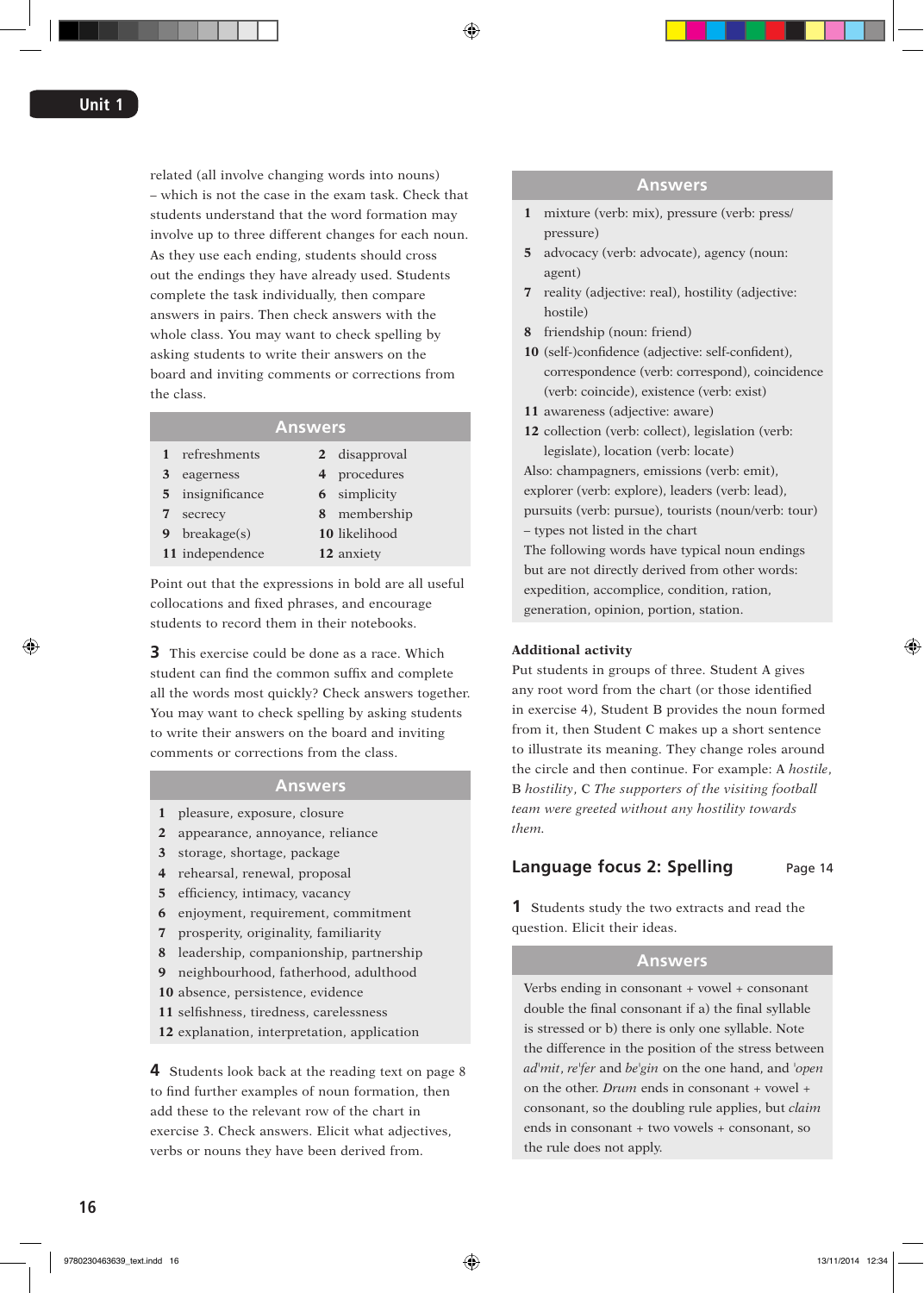**2** Students apply the rule they have just deduced to the ten verbs in the box. Some of the verbs need further spelling changes.

# **Answers**

fulfilling, limiting, setting, upsetting, targeting, forbidding, writing, waiting, travelling, panicking *Targetting* is also possible, similarly to *focusing*/ *focussing* or *benefiting*/*benefitting*. In American English, the final consonant is not doubled in *traveling* and similar verbs.

**3** Students look through the lists, find the incorrect items and correct them. Check answers.

# **Answers**

**1** pleasent – pleasant Note the differences between the noun *appearance* (see example 0) and the adjective *apparent*.

- **2** neccessary necessary
- **3** publically publicly
- **4** definate definite
- **5** irresponsable irresponsible
- **6** leafs leaves

Other examples with this spelling change are *calf* – *calves*; *half* – *halves*; *life* – *lives*; *loaf* – *loaves*; *self* – *selves*; *shelf* – *shelves*; *wife* – *wives.*

- **7** preceeding preceding (from the verb *precede*) Note the spelling difference between *exceed*/ *succeed*/*proceed* and *precede*/*recede*/*concede*.
- **8** bussiness business

**9** dissappointed – disappointed *disappear* is also commonly misspelt by students.

**10** recieve – receive

*Seize* and *weird* are correct, exposing the often quoted spelling 'rule' of 'i before e, except after c'. This only seems to be true (and worth learning) for words such as *believe*, *relieve*, *achieve* and *conceive*, *receive*, *deceive*.

- **11** influencial influential
- **12** factery factory

**4** Students work in pairs to follow the instructions and dictate words from pages 204 and 207 respectively to test each other. Make sure they cannot see each other's lists as they write, and that they do not look at each other's lists before they have completed writing it out.



**Formal letter** Pages 14 and 15

Study the information about the exam together. Stress the importance of completing the task according to the instructions. Each question will include a number of key content points, and they must all appear in a successful candidate's answer. Marks are deducted for missing out any content elements – even when the overall quality of writing is excellent.

Students study the task on page 14. Elicit the number of content elements required (three) and what these are. Elicit the target audience (manager of an organization), the purpose of writing (fundraising) and the type of text required (letter), as well as what register is suggested by the context (formal, rather than informal or semi-formal). You may want to teach students to ask themselves four simple questions before setting out to complete any writing task: Who? Why? What? How?

**1** Students read the model answer and check whether it adequately addresses the above four questions. They then check the letter to answer the questions. Ask students to give reasons for their opinions.

# **Answers**

The answer addresses all aspects of the task and would have a positive effect on the manager reading it.

Remind students that although this is a good model answer, there may be other model answers in the Coursebook where the focus will be on identifying problems in them, so they should remember to read the model answers critically.

**2** Point out that in a well-written formal letter each paragraph focuses on one key idea or one set of connected ideas. Students read the model answer again to answer the first question. Check answers before they scan the text and underline linkers.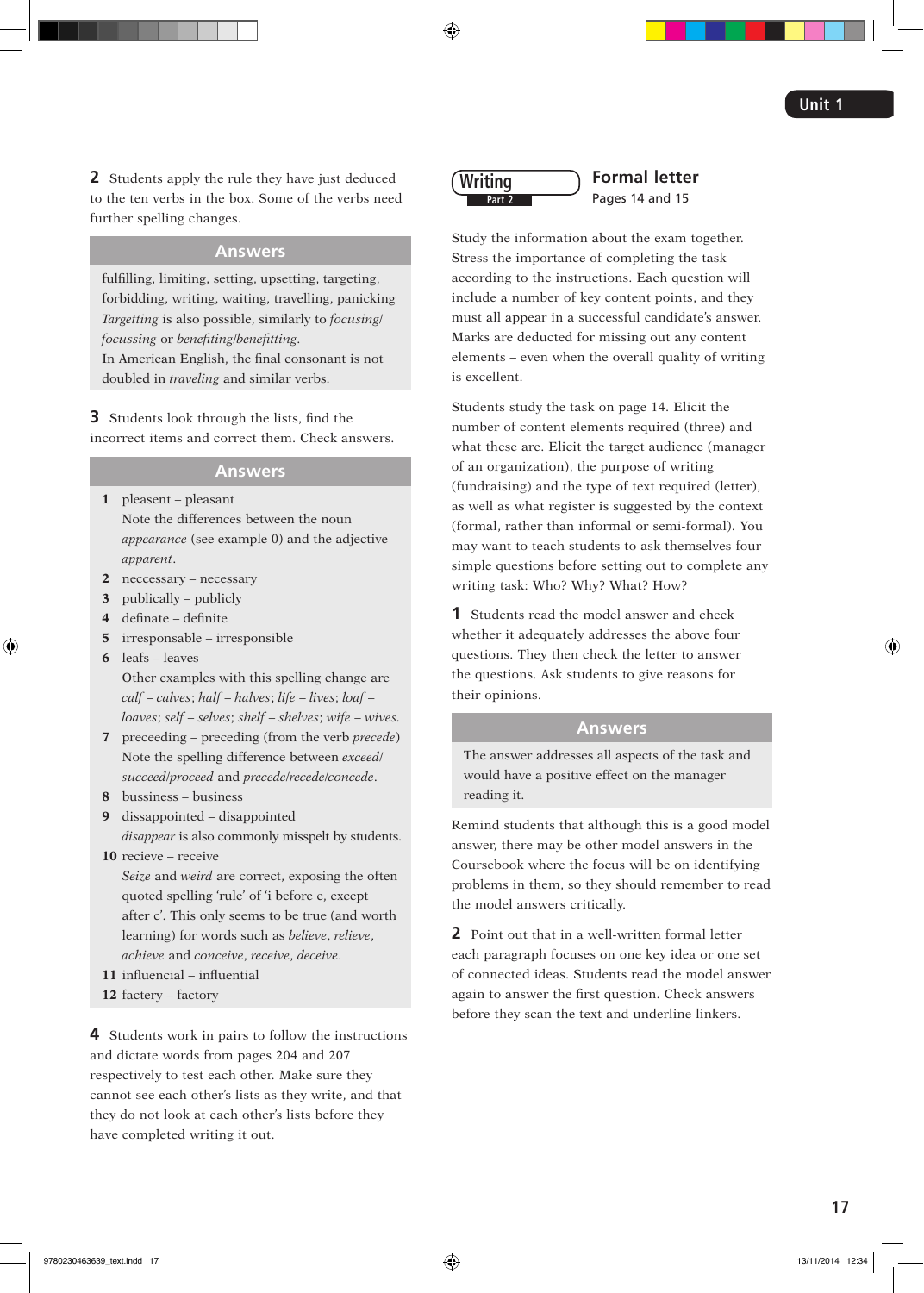# **Answers**

**Paragraph 1:** Reason for writing – description of the project, need for money and reason

**Paragraph 2:** Description of the fundraising event – expected outcomes

**Paragraph 3:** How the organization's sponsorship money will be used – benefit to the organization

**Paragraph 4:** Closing comments – suggestions for meeting and further discussion

**Linkers:** As you may know, also, Unfortunately, therefore, Naturally

**3** Students read the advice and discuss the questions in pairs or small groups before you elicit their ideas in open class.

# **Answers**

### **Possible answers:**

**the way the writer describes the community centre and the event:** The writer suggests that the community centre benefits many local people, including adults, teenagers and children, and fulfils a range of purposes. This would be more likely to attract a potential sponsor's attention. The writer also provides a good amount of detail about the event to show that it will be well organized and interesting, which should also encourage a sponsor to contribute.

**the point at which the writer asks for money:** The writer delays asking for any money until the third paragraph, using the first and second paragraphs to convince the potential sponsor that the community centre is a worthwhile cause to support.

**the verbs and tenses used by the writer in the third and fourth paragraphs:** The writer uses modal verbs *would* and *might* and the second conditional because of the tentative nature of the request. This means to suggest that everything is dependent on the manager's agreement.

**4** Students first read the advice. Explain that in order to be polite in a formal context, the writer needs to be fairly indirect when making a request for help. This, in part, can be achieved through circumscription: avoiding mentioning money directly. Students identify the expressions for this in the model answer.

### **Answers**

we need assistance to help finance our project help us by paying for the hire our key sponsor If sponsorship … were possible

**5** Remind students to read the *How to go about it*  box, and ask any questions they might have before starting to write their letters.

### **Sample answer**

Dear Sir/Madam,

I am writing to ask if you are interested in acting like a sponsor for a children's sports club.

The club was set out a year ago by local voluntaries and our goal is to encourage kids from different social enviroments to make sports. We've seen the advantages on the children's health from doing regular exercise and we also believe that team spirit in youngers will help to them in other aspects of their life.

Until now we have been using the playing fields at Wentworth College. However, some club members have problems getting to the college, so we would like to rent a field and changing rooms closer to the centre of town. Consequently we need obtain a quite large amount of money, so we are planning an event to earn money.

We will charge a small entrance ticket and there will be various activities which people will have to pay for. We would like to have a lottery for a pair of football boots, have an arching and a long jump competition. We also have baby photos of famous sports personalities which aspirants have to guess. There will be stalls selling second hand sports equipment and a healthy selection of food and drinks will also be served.

We would be extremely grateful if you could provide us t-shirts with the club logo on and some prizes for the competitions as different items of sports equipment.

I look forward to your reply.

Yours faithfully, Katerina 247 words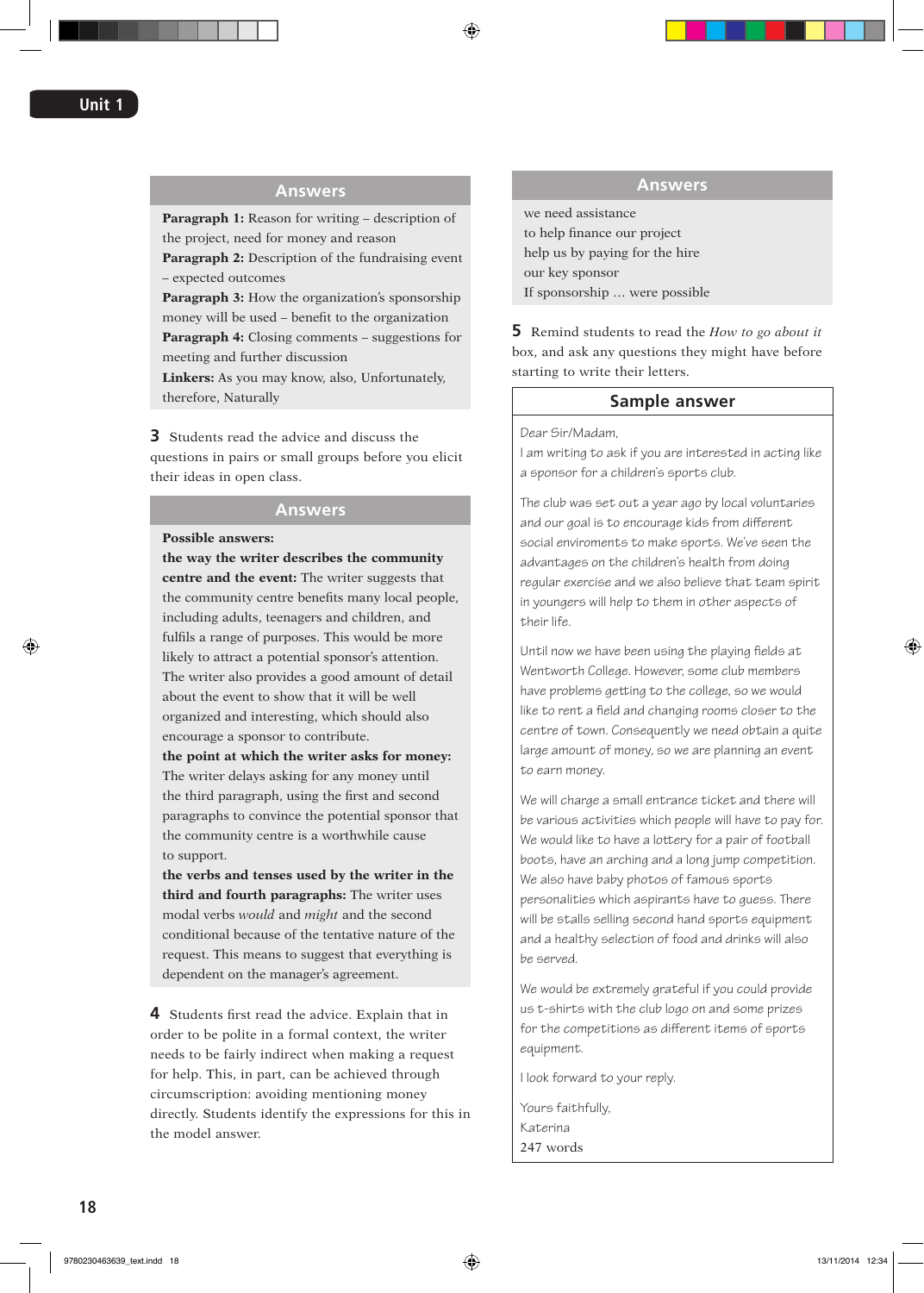#### **Examiner's comments**

**Content:** The writer addresses all three points successfully. Good realization of task.

**Communicative achievement:** Register is consistently formal and polite. The target reader would be well informed and would consider sponsoring the club.

**Organization:** The introductory paragraph introduces the purpose of the letter well and subsequent paragraphs are well organized.

**Language:** There are some grammatical errors – *acting like*, misuse of bare infinitive – *need obtain*, omission of preposition – *provide us t-shirts*. However, the writer shows a good control of tenses – *have been using*, *we are planning*, *will also be served*. Word choice is sometimes incorrect – *set out*, *aspirants*, and there are errors with word formation – *voluntaries*, *youngers*, *arching*, as well as some spelling mistakes – *enviroments*. However, the writer has used a range of vocabulary related to the theme – *sponsor*, *goal*, *playing fields*, *changing rooms*, *long jump*, *club logo*.

**Mark\*:** Good pass

### **\*Note on marking**

Each of the four categories is awarded a mark out of 5. These marks are then added up to give a total score out of 20.

For the purposes of this course, the sample answers have been graded according to the following scale: **borderline**, **pass**, **good pass** and **very good pass**.

#### **Exam note**

There will be two parts in the Writing paper of the *Advanced* exam, weighted equally. Candidates will be allowed 90 minutes for completing both tasks. In Part 2 of the exam, they will have to write one of the following text types: an email or letter, a proposal, a report or a review. The context will define what sub-type (e.g. formal or informal) is necessary.

To assess candidates' performance in Writing, examiners will look for four criteria: **content** (coverage of all key points from the task), **communicative achievement** (applying the conventions of the required text type), **organization** (linking of ideas) and **language** (how well candidates demonstrate their knowledge of

structures and vocabulary). Each criterion will be given a mark out of 5. Writing to the required extent (220–260 words) is also part of the assessment.

It is essential to recognize the importance of task completion! Irrelevant answers, no matter how well written, will be penalized.

**Review 1 Pages 16–17**

# **Modal verbs**

# **Answers**

- **1** can, have
- **2** may/might
- **3** to, well
- **4** unlikely/improbable, may/might/could
- **5** at, no
- **6** in, to

# **Spelling**

| <b>Answers</b> |              |                 |                     |  |  |
|----------------|--------------|-----------------|---------------------|--|--|
|                | 1 important  |                 | 2 generally         |  |  |
|                | 3 objective  |                 | 4 identifies        |  |  |
|                | 5 successful |                 | <b>6</b> themselves |  |  |
| $7 \text{ of}$ |              | 8 <sub>to</sub> |                     |  |  |
|                | 9 confident  |                 | 10 factors          |  |  |
|                | 11 were      |                 | 12 interest         |  |  |
|                | 13 their     |                 | 14 improvement      |  |  |
|                | 15 perceive  |                 |                     |  |  |



# **Word formation**  Page 17

Before students complete the Word formation task, ask them to read the whole text ignoring the gaps to get a general idea. Elicit a summary from the students in a single sentence. Remind them about a similar task they completed on page 13, which only involved changing other words into nouns. Ask them to look through the text again and work in pairs to discuss and decide what part of speech may be needed for each gap. Tell them to look for clues both before and after the gap: parts of collocations, what part of speech the surrounding words belong to, etc.